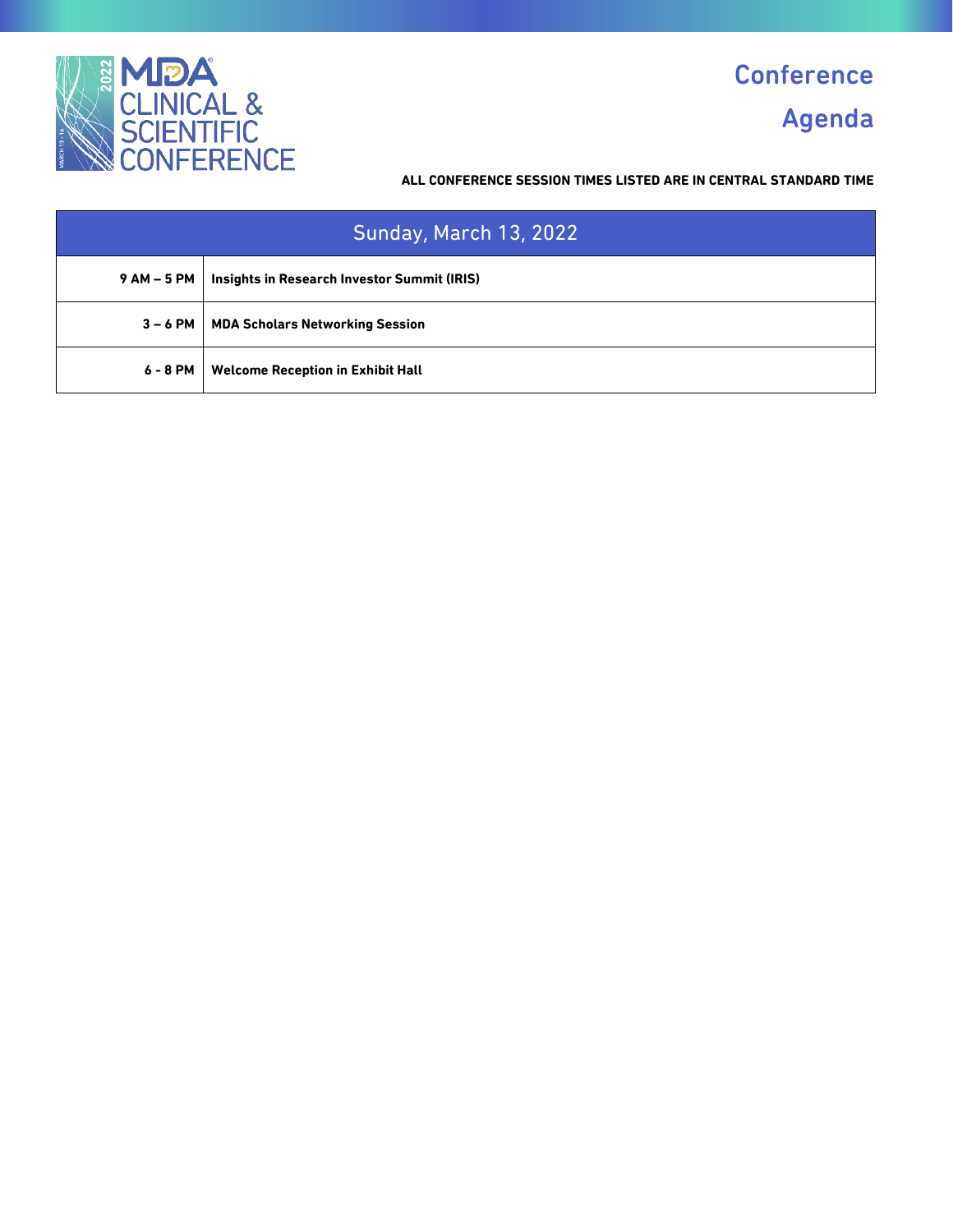

Agenda

| Monday, March 14, 2022 |                                                                                                                                                                                                                                                                                                                                                                                                                                                                                                                                                                                                                                                                                     |
|------------------------|-------------------------------------------------------------------------------------------------------------------------------------------------------------------------------------------------------------------------------------------------------------------------------------------------------------------------------------------------------------------------------------------------------------------------------------------------------------------------------------------------------------------------------------------------------------------------------------------------------------------------------------------------------------------------------------|
| 7 - 8 AM               | <b>Industry Forum Breakfast Presented by Edgewise</b><br>Industry Forum Breakfast Presented by NS Pharma                                                                                                                                                                                                                                                                                                                                                                                                                                                                                                                                                                            |
| $8:30 - 9:30$ AM       | <b>Opening and Keynote Address</b>                                                                                                                                                                                                                                                                                                                                                                                                                                                                                                                                                                                                                                                  |
| $10 AM - 8 PM$         | <b>Exhibit Hall and Poster Sessions Open</b>                                                                                                                                                                                                                                                                                                                                                                                                                                                                                                                                                                                                                                        |
| 10 AM - 12 PM          | <b>Latest Developments Across the NMD Registry Data Landscape</b><br>Rayne Rodgers, MPH (Co-Chair)<br>Paul Strumph, MD (Co-Chair)<br>Alexandre Bétourné, PhD, PharmD, PMP<br>Sarah Emmons<br><b>Natalie Street</b><br>Session will discuss real-world data in neuromuscular disease and its application to therapy development                                                                                                                                                                                                                                                                                                                                                      |
| $12 - 1:30$ PM         | <b>Industry Forum Lunch Presented by Biogen</b><br><b>Industry Forum Lunch Presented by Pfizer</b><br><b>Industry Forum Lunch Presented by Sarepta</b>                                                                                                                                                                                                                                                                                                                                                                                                                                                                                                                              |
| $1:30 - 2:30$ PM       | <b>Lab to Life: LGMD</b><br>Nicolas Johnson, MD, MS-CI, FAAN (Chair)<br>Qi Lu, PhD, MD<br>Melissa Spencer, PhD<br>Conrad Chris Weihl, MD, PhD<br>Session will review advances in translational research in LGMD. Speakers will discuss steps to improve<br>genetic diagnosis, development of small molecules, and advances in gene replacement therapy.                                                                                                                                                                                                                                                                                                                             |
| 1:30 - 3:30 PM         | <b>New Gene Discoveries in NMD</b><br>(CME Accredited Session)<br>Alan Beggs, PhD (Co-Chair)<br>Angela Lek, PhD (Co-Chair)<br>Daniel Calame, MD<br>Elizabeth McNally, MD<br>Anne O'Donnell Luria, MD<br>Stephan Zuchner, MD<br>Session will provide an overview of the rich and rapidly evolving body of knowledge in this area, with talks<br>focused on collaborative and crowd-sourcing approaches to information sharing for new disease gene<br>discovery, the latest on genetic heterogeneity among inherited peripheral neuropathies, approaches to<br>undiagnosed neuromuscular diseases, and new genetic modifiers, which can impact the course of a<br>patient's disease. |
| $2:30 - 3:30$ PM       | <b>Lab to Life: FSHD</b><br>Jeffrey Statland, MD (Chair)<br>Peter Jones, PhD<br>Michelle Mellion, MD<br>Stephen Tapscott, MD, PhD<br>Session will explore implementation of targeted therapies in clinical trials, molecular understanding of<br>FSHD, and how we measure changes in future clinical trials.                                                                                                                                                                                                                                                                                                                                                                        |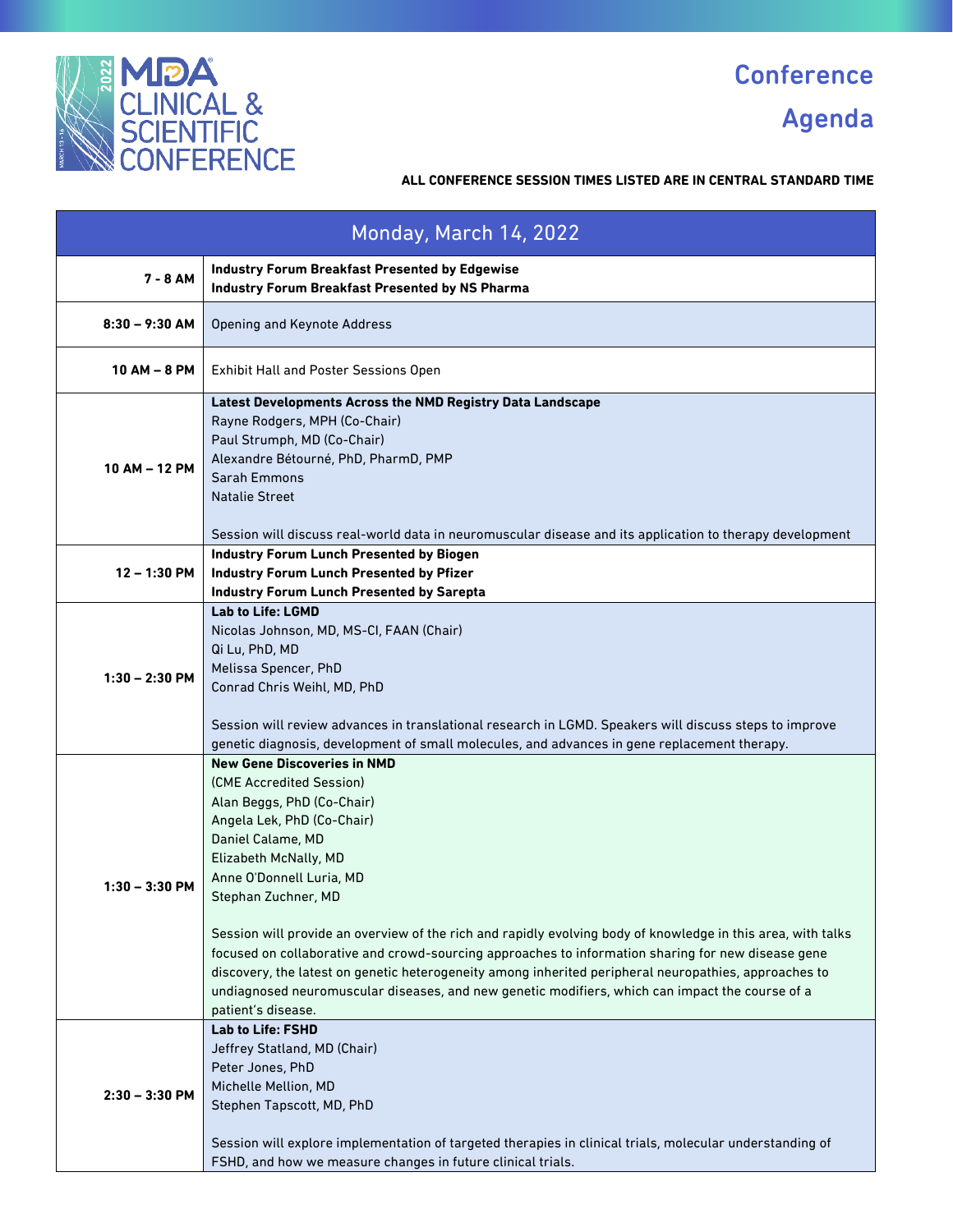

Agenda

| Monday, March 14, 2022 cont. |                                                                                                                                                                                                                                                                                                                                                                                                                                                                                                     |
|------------------------------|-----------------------------------------------------------------------------------------------------------------------------------------------------------------------------------------------------------------------------------------------------------------------------------------------------------------------------------------------------------------------------------------------------------------------------------------------------------------------------------------------------|
|                              | <b>Lab to Life: MG</b><br>Henry Kaminski, MD (Chair)<br>Petra Duda, MD, PhD<br>Sara M Jones, MD<br>Linda Kusner, PhD<br>Meridith O'Connor, MSW                                                                                                                                                                                                                                                                                                                                                      |
|                              | Session will review the journey of treatment to patient from identification of unmet need to prescription of<br>the drug and access for all patients.<br><b>Functional/PROs/Composite Clinical Trial Endpoints in DMD</b>                                                                                                                                                                                                                                                                           |
| 4 – 5 PM                     | (CME Accredited Session)<br>Erik Henricson, PhD, MPH (Chair)<br>Roxanna Bendixen, PhD, OTR/L, FAOTA<br>Tina Duong, PT, PhD<br>Heather Gordish-Dressman, PhD                                                                                                                                                                                                                                                                                                                                         |
|                              | Session will explore the uses and intersections between Clinically Reported Outcome tools, Person-<br>Reported Outcome tools, and single- and multi-domain composite endpoints in DMD clinical<br>research. Emphasis will be placed on how tools create a continuum of measures that can be extended from<br>observed clinical task performance, to individual perceptions of ability, to community mobility and<br>participation and life satisfaction.                                            |
| $5 - 6$ PM                   | Lab to Life: Congenital Myopathies/Dystrophies<br>Chamindra Konersman, MD (Chair)<br>Alan Beggs, PhD<br>Russell Butterfield, MD, PhD<br>Michael W. Lawlor, MD, PhD<br>Dimah Saade, MD<br>Session will provide understanding of the disease spectrum, genetics and phenotypic complexity of<br>congenital myopathies and congenital muscular dystrophies. Understand current and future strategies for<br>disease modifying treatments and preparing for meaningful clinical trial outcome measures. |
|                              | <b>Best Practices in Respiratory Care</b><br>(CME Accredited Session)<br>Brad Troxler, MD (Chair)<br>Joshua O. Benditt, MD<br>Jonathan Finder, MD<br>Andrea Fritsch-Eddleman<br>Session will provide a forum to learn about the latest advancements in respiratory care for patients with<br>NMD. Use of advanced airway clearance techniques and positive airway pressure devices will be discussed.<br>The impact of respiratory care on patient with NMD will be shared.                         |
| $6 - 8$ PM                   | Poster & Networking Reception                                                                                                                                                                                                                                                                                                                                                                                                                                                                       |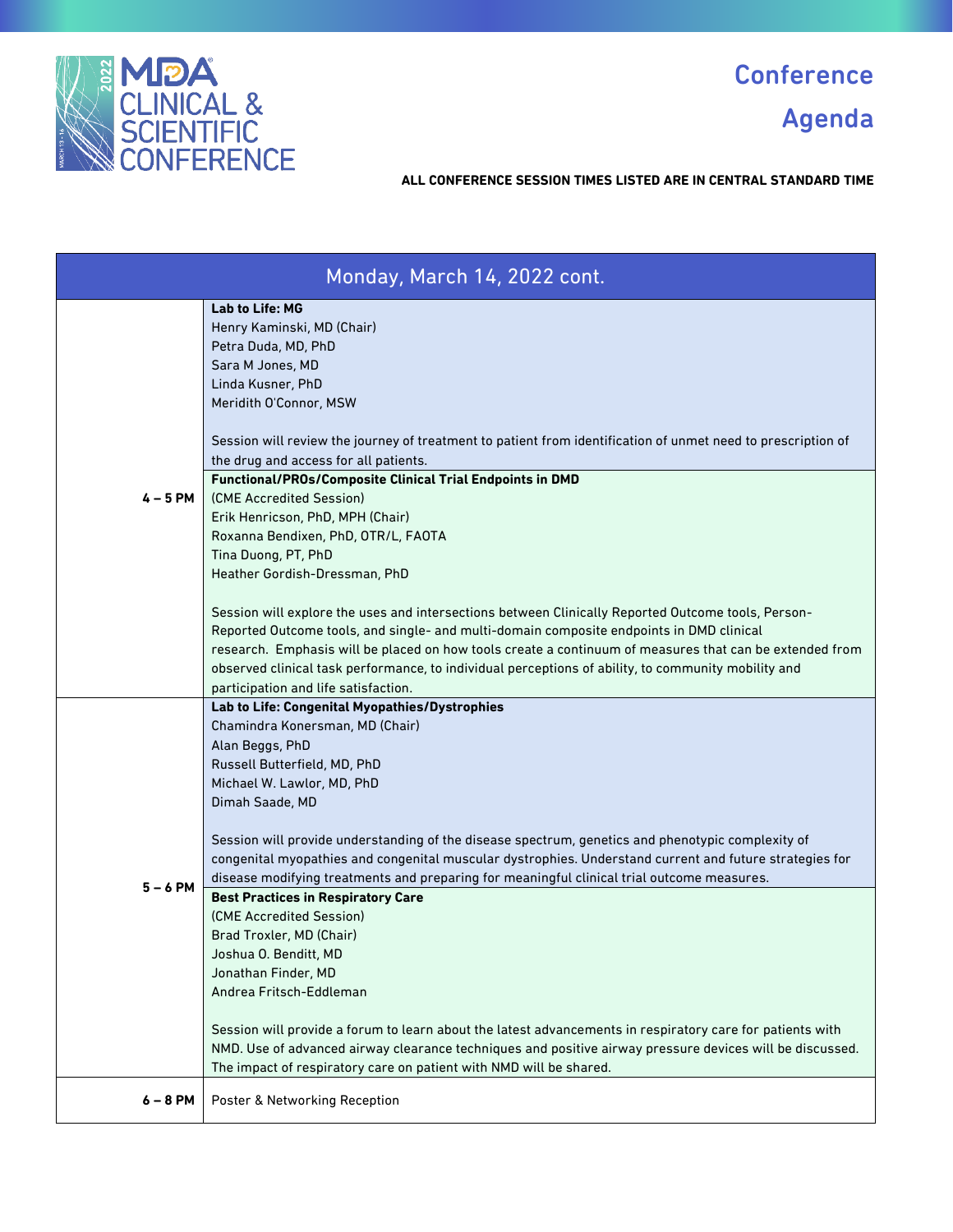

Agenda

|                  | Tuesday, March 15, 2022                                                                                                                                                                                                                                                                                                                                                                                                                                                                                                                                                                                                                                                                                                                                                                                                                                                                                                                                                                                                                                                                                                                                                                                                                                                                                                                                                                                                                                                                                                                                                       |
|------------------|-------------------------------------------------------------------------------------------------------------------------------------------------------------------------------------------------------------------------------------------------------------------------------------------------------------------------------------------------------------------------------------------------------------------------------------------------------------------------------------------------------------------------------------------------------------------------------------------------------------------------------------------------------------------------------------------------------------------------------------------------------------------------------------------------------------------------------------------------------------------------------------------------------------------------------------------------------------------------------------------------------------------------------------------------------------------------------------------------------------------------------------------------------------------------------------------------------------------------------------------------------------------------------------------------------------------------------------------------------------------------------------------------------------------------------------------------------------------------------------------------------------------------------------------------------------------------------|
| 7 - 8 AM         | <b>Industry Forum Breakfast Presented by Amylyx</b><br><b>Industry Forum Breakfast Presented by Fulcrum</b>                                                                                                                                                                                                                                                                                                                                                                                                                                                                                                                                                                                                                                                                                                                                                                                                                                                                                                                                                                                                                                                                                                                                                                                                                                                                                                                                                                                                                                                                   |
| $8:30 - 10$ AM   | Mitochondrial Interventions: Small Molecule and Gene Therapy<br>Carlos Moraes, PhD (Chair)<br>Michio Hirano, MD<br>Qinglan Ling<br>Session will explore a few approaches with great clinical potential that use small molecules or genetic<br>manipulation.<br><b>Promoting Diversity in Research</b><br>Susan Apkon, MD (Co-Chair)<br>Catherine Lomen-Hoerth, MD, PhD (Co-Chair)<br>Jay Griffin<br>Gisel Lopez<br>Mark Terrelonge, MD, MPH<br>Session will provide a greater understanding of the barriers to participation in clinical research for patients<br>from diverse backgrounds and opportunities to improve their involvement. Panelists will share their diverse<br>experience and perspectives as clinicians, family members, and industry partners.<br>Telehealth Learnings in Clinical Care and Research: Learnings from the Pandemic<br>(CME Accredited Session)<br>Dustin Nowacek, MD (Chair)<br>Alicia Baxter, MS, CPO<br>Gary Gallagher, MD<br>Mary Schmidt, DO<br>Session will discuss telehealth experiences, identify the benefits of telehealth, and recognize the limitations<br>of virtual care.<br>When Gut Feelings Aren't Helping, Revisited: Navigating Complicated Ethics in Neuromuscular Care in<br>2022<br>(CME Accredited Session)<br>John Brandsema, MD (Chair)<br>Bakri Elsheikh, MD<br>Brian Jackson, MD<br>Julie Parsons, MD<br>Session aims to review cases from neuromuscular practice that have been complicated ethically and<br>generate an open forum for discussion of how to best navigate similar situations when they arise. |
| $10 AM - 8 PM$   | <b>Exhibit Hall and Poster Sessions Open</b>                                                                                                                                                                                                                                                                                                                                                                                                                                                                                                                                                                                                                                                                                                                                                                                                                                                                                                                                                                                                                                                                                                                                                                                                                                                                                                                                                                                                                                                                                                                                  |
| 10:30 AM - 12 PM | <b>Small Molecule Approaches to Overcoming Muscle Wasting</b><br>Helen Blau, PhD (Co-Chair)<br>Michael Rudnicki, OC, PhD, FRS, FRSC (Co-Chair)<br>Alan Russell, PhD<br>Session will discuss small molecule drugs that counter muscle loss and show promise in treating SMA,<br>DMD, and BMD.                                                                                                                                                                                                                                                                                                                                                                                                                                                                                                                                                                                                                                                                                                                                                                                                                                                                                                                                                                                                                                                                                                                                                                                                                                                                                  |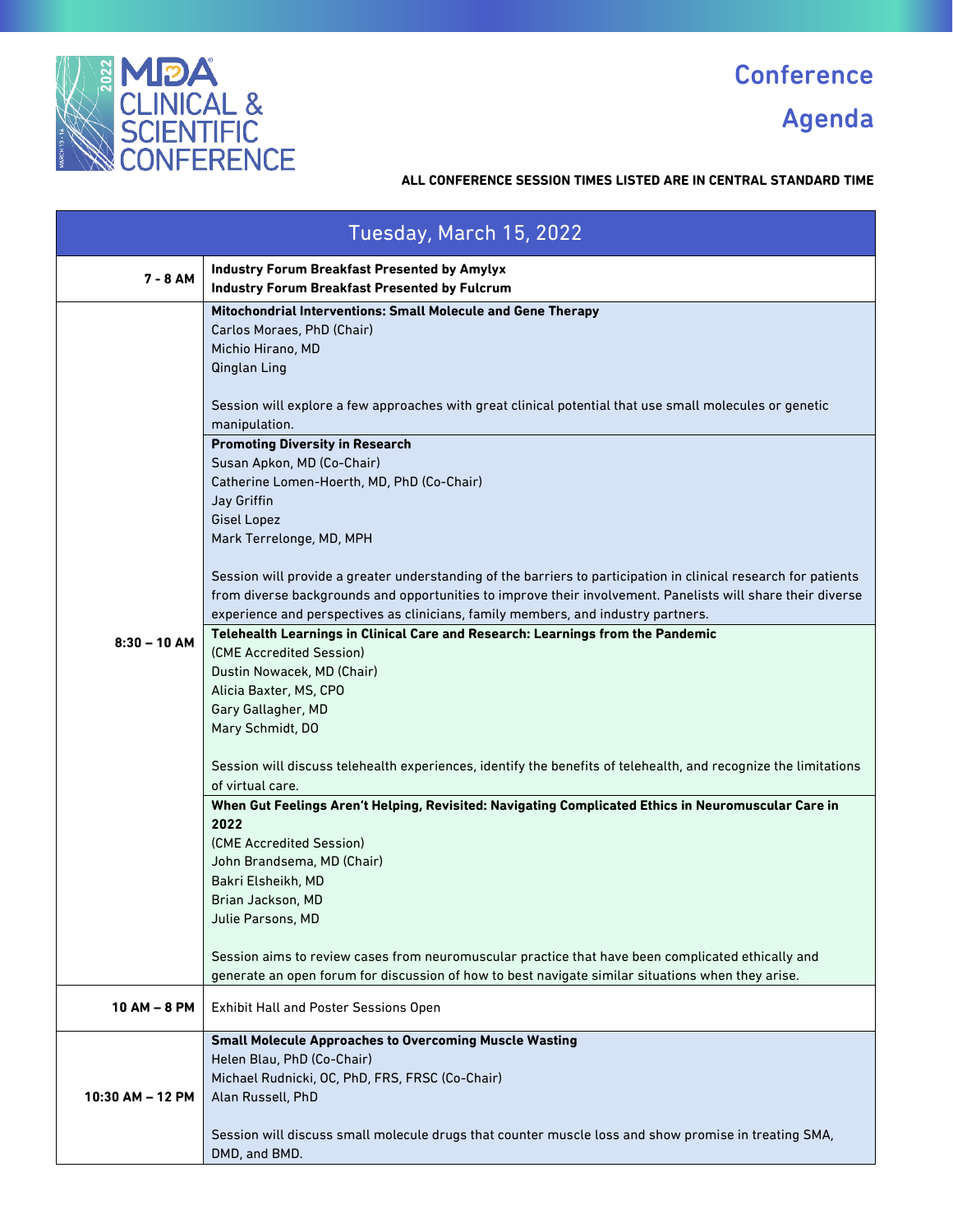

Agenda

| Tuesday, March 15, 2022 cont. |                                                                                                                                                                                                                                                                                                                                                                                                                                                                                                                                                                                  |
|-------------------------------|----------------------------------------------------------------------------------------------------------------------------------------------------------------------------------------------------------------------------------------------------------------------------------------------------------------------------------------------------------------------------------------------------------------------------------------------------------------------------------------------------------------------------------------------------------------------------------|
| 10:30 AM - 12 PM              | More Data, Lower Burden - Digital Outcome Measures in Neuromuscular Disease Therapy Development<br>James Berry, MD, MPH (Chair)<br>Andrew Geronimo, PhD<br>Jeremy Shefner, MD, PhD<br>Paul Strijbos, PhD<br>Session will explore digital outcomes measures in neuromuscular disease therapy development.                                                                                                                                                                                                                                                                         |
| 10:30 AM - 12 PM              | Natural History and Trial Readiness for Children with Charcot Marie Tooth Disease<br>(CME Accredited Session)<br>Michael Shy, MD (Chair)<br>Tim Estilow, OTR/L<br>Richard Finkel, MD<br>Sindhu Ramchandren, MD, MS<br>Session will provide an update on natural history studies, a description of pediatric patient-reported<br>outcomes assessment evaluating the self-reported quality of life for children with CMT, approaches to<br>evaluating and managing children with CMT, and approaches in clinical trial design in children with CMT and<br>other rare forms of NMD. |
|                               | <b>Facilitating Multi-Practice Collaboration to Optimize Patient Care</b><br>(CME Accredited Session)<br>Lora Clawson, MSN, CRNP (Chair)<br>Jena Krueger, MD<br>Amanda Peltier, MD<br>Session will provide an overview of MDA clinical programs & collaborators; describe how these<br>collaborators are engaged; and describe the challenges and successes in maintaining these important<br>collaborations.                                                                                                                                                                    |
| 12 – 1:30 PM                  | <b>Industry Forum Lunch Presented by Genentech</b><br><b>Industry Forum Lunch Presented by PTC</b><br><b>Industry Forum Lunch Presented by Sarepta</b>                                                                                                                                                                                                                                                                                                                                                                                                                           |
| 1:30 - 2:30 PM                | <b>Building MD Team in NMD</b><br>(CME Accredited Session)<br>Yaacov Anziska, MD (Chair)<br>Oscar Mayer, MD<br>Jacqueline Montes, PT, EdD<br>Andre Prochoroff, MD<br>Amy Shaper, MSW, LSW<br>Session will address experiences from a range of specialists about coordinating with the neurologist to<br>provide the best care for our MDA neuromuscular patients.                                                                                                                                                                                                                |
| $1:30 - 3:30$ PM              | Personalized Medicine/Regulatory Approaches for Rare Disease<br>Teepu Siddique, MD (Chair)<br>Benjamin Rix Brooks, MD<br>Barry Byrne, MD, PhD                                                                                                                                                                                                                                                                                                                                                                                                                                    |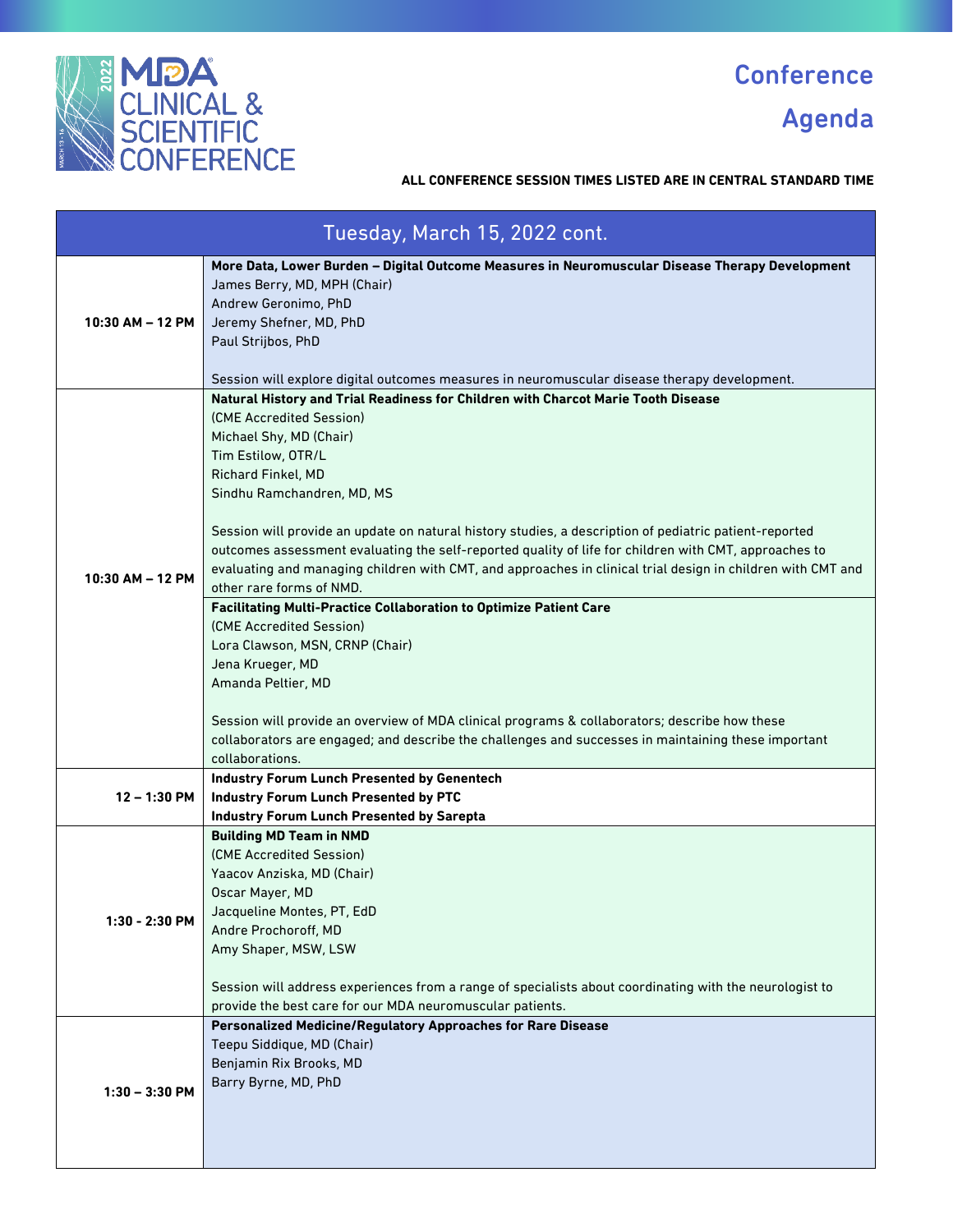

### Agenda

| Tuesday, March 15, 2022 cont. |                                                                                                                   |
|-------------------------------|-------------------------------------------------------------------------------------------------------------------|
|                               | <b>Progress in Brain Interface Technology</b>                                                                     |
|                               | Daniel Rubin, MD, PhD (Co-Chair)                                                                                  |
|                               | Leigh Hochberg, MD, PhD (Co-Chair)                                                                                |
|                               | Eli Kinney-Lang, PhD, BSc<br>Lynn M. McCane, MS                                                                   |
|                               | Thomas Oxley, MD, PhD                                                                                             |
|                               |                                                                                                                   |
|                               | Session will review recent progress, with leaders in the field sharing their vision for the clinical applications |
|                               | and future of these important technologies.                                                                       |
| $1:30 - 3:30$ PM              | <b>Treatment Decisions for Disorders with Multiple Therapies</b>                                                  |
|                               | (CME Accredited Session)                                                                                          |
|                               | Julie Parsons, MD (Chair)                                                                                         |
|                               | Jinsy A. Andrews, MD, MSc, FAAN                                                                                   |
|                               | Katherine Mathews, MD                                                                                             |
|                               | Gil Wolfe, MD                                                                                                     |
|                               |                                                                                                                   |
|                               | Session will discuss FDA approved therapies for SMA, Duchenne Muscular Dystrophy, ALS, and Myasthenia             |
|                               | Gravis. Strategies for medical decision making and treatment selection will be reviewed.                          |
|                               | <b>The Resilient Practitioner</b>                                                                                 |
|                               | (CME Accredited Session)                                                                                          |
|                               | Deidre Devier, PhD (Chair)                                                                                        |
|                               | Ambereen K Mehta, MD, MPH                                                                                         |
| $2:30 - 3:30$ PM              | Danielle Simmons, PhD                                                                                             |
|                               | Session will address topics of compassion fatigue, compassion, and resilience in relation to the physical,        |
|                               | emotional, and psychological impact of helping others; address causes of compassion fatigue in the                |
|                               | healthcare setting; discuss the role of compassion in healthcare and the neuroscience behind its effects on       |
|                               | patients and practitioners; and discuss ways to build resilience into one's life and clinical practice.           |
|                               | <b>CRISPR - The Next Generation</b>                                                                               |
|                               | Eric Olson, PhD (Chair)                                                                                           |
|                               | Peter Jones, PhD                                                                                                  |
|                               | Melissa Spencer, PhD                                                                                              |
|                               | Jacques P. Tremblay, PhD                                                                                          |
|                               |                                                                                                                   |
|                               | Session will focus on recent advances and future challenges in translating CRISPR gene editing for genetic        |
| $4 - 6$ PM                    | myopathies from animal models toward human translation.                                                           |
|                               | Clinical Trial Design for Rare Neuromuscular Disorders - Where Are We Headed?<br>Diana Barucha-Goebel, MD (Chair) |
|                               | Carsten Bonnemann, MD                                                                                             |
|                               | Barry Byrne, MD, PhD                                                                                              |
|                               | Katherine Mathews, MD                                                                                             |
|                               |                                                                                                                   |
|                               | Session will explore issues common to trials in rare disease such as phenotypic pleiotropy, genetic               |
|                               | heterogeneity, combination therapies and n=1 trials.                                                              |
|                               |                                                                                                                   |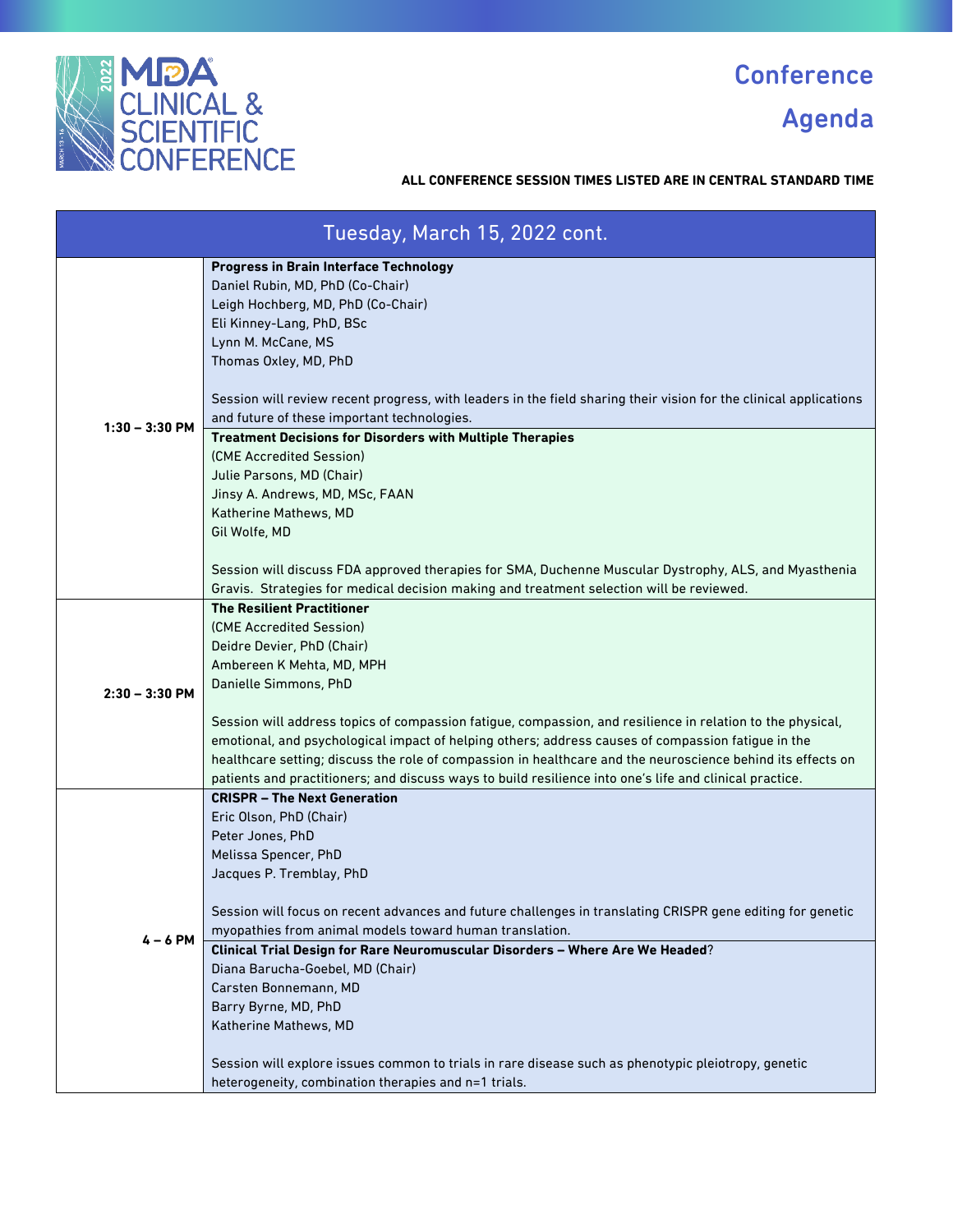

### Agenda

| Tuesday, March 15, 2022 cont. |                                                                                                                                                                                                                                                                                                                                                                                                                                                                                                                                                                                                                                                                                                                                                                                                                                                                                                                                                                                                                                                                                                                                                        |
|-------------------------------|--------------------------------------------------------------------------------------------------------------------------------------------------------------------------------------------------------------------------------------------------------------------------------------------------------------------------------------------------------------------------------------------------------------------------------------------------------------------------------------------------------------------------------------------------------------------------------------------------------------------------------------------------------------------------------------------------------------------------------------------------------------------------------------------------------------------------------------------------------------------------------------------------------------------------------------------------------------------------------------------------------------------------------------------------------------------------------------------------------------------------------------------------------|
| $4 - 6$ PM                    | <b>Impact of Gene Transfer Therapy on Long-Term Multidisciplinary Care</b><br>(CME Accredited Session)<br>Emma Ciafaloni, MD (Co-Chair)<br>Jonathan Brandsema, MD (Co-Chair)<br>Julie Parsons, MD<br>Edward Smith, MD<br>'Session will address the impact of newborn screening and gene therapy on the neuromuscular clinics<br>infrastructure and on the multidisciplinary teams; new challenges and opportunities for innovation in the<br>multidisciplinary model; new approach to long term management and assessment of new phenotypes in the<br>era of Gene therapies; and how to optimize equitable access to novel gene therapies and multidisciplinary<br>care in the era of telemedicine.<br><b>Business Operations for NMD Clinics</b><br>(CME Accredited Session)<br>Daragh Heitzman, MD (Chair)<br>Brent Beson, MD<br>Terry Heiman-Patterson, MD<br>Susan lannaccone, MD<br>Aravindhan Veerapandiyan, MD<br>Session will provide healthcare professionals' perspectives about this topic including costs, reimbursement,<br>obtaining assistance and grant funding, hurdles, research, the role of telemedicine, the role of altruism and |
| 6 – 8 PM                      | future recommendations.<br>Exhibits & Poster Networking Reception (Exhibit Hall)                                                                                                                                                                                                                                                                                                                                                                                                                                                                                                                                                                                                                                                                                                                                                                                                                                                                                                                                                                                                                                                                       |